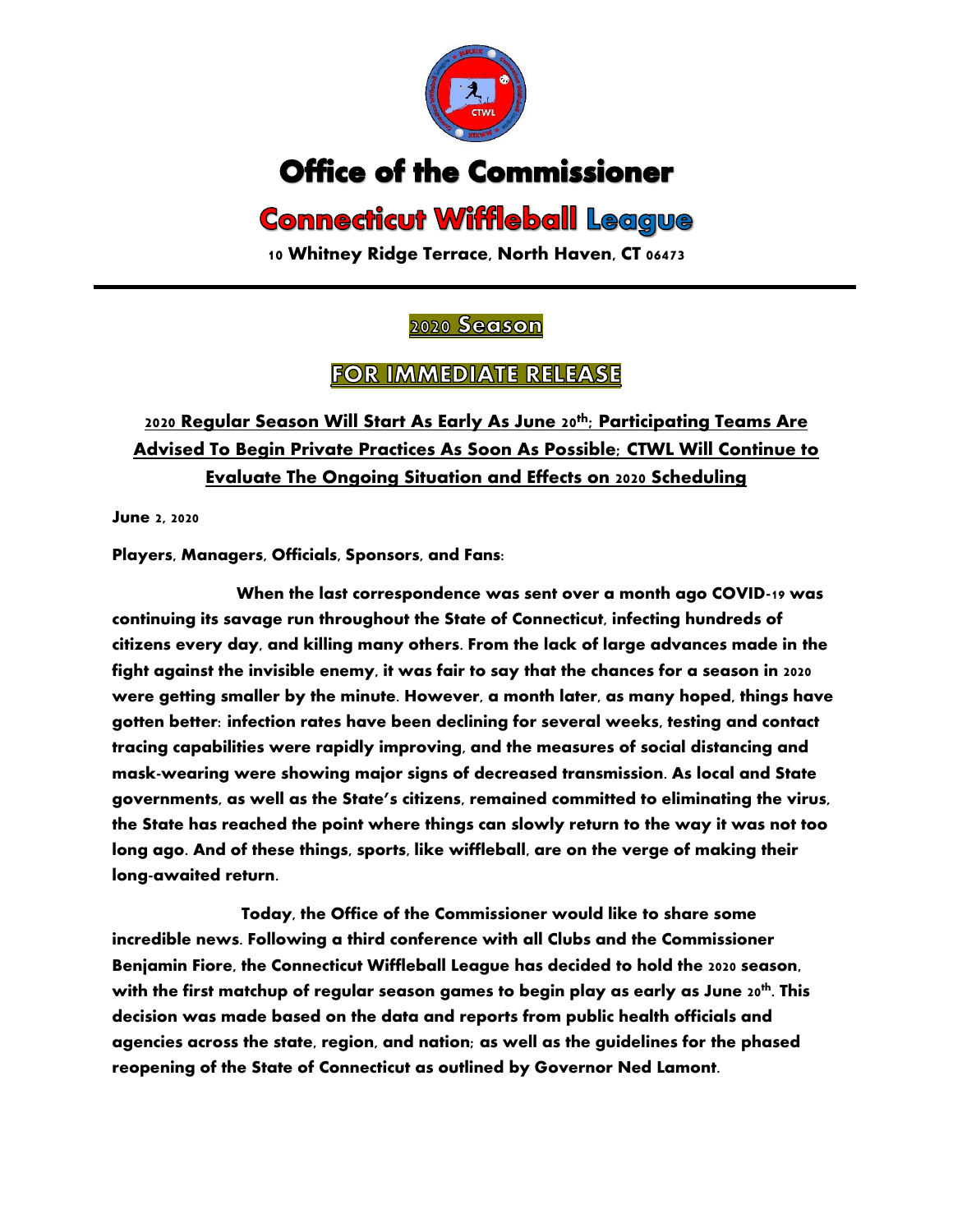**In order for all Clubs to be in proper athletic and wiffleball condition by the start of the season, we ask that all Clubs ask their players to begin to practice as soon as possible, either individually or in small groups of no more than three (3) players. While many schools, as well as local and state parks and fields continue to remain closed, we advise that all team practices are held on private property until further notice, especially if the practices are held in the aforementioned small groups. Practices that are not with just an individual player should be done per social distancing and mask-wearing policies wherever possible. The CTWL does not endorse or support any practices or games that do not adhere to social distancing and other protective measures.** 

**Despite the reopening of the 2020 season, all in-person events and activities outside of the games played will continue to be canceled or postponed until further notice if they cannot be conducted electronically via conference call or similar methods.** 

**Due to the prolonged discussion by all Clubs and the Commissioner, the proposed team practice/workout guidelines that were originally meant to be sent by mid-May have been delayed. An official set of detailed guidelines for practices and workouts will be sent out within the coming days. The CTWL will continue to evaluate the situation and its circumstances.**

**The CTWL and its Clubs are finalizing the plan for the rescheduling of the 2020 season. The CTWL plans to share the reformed schedule as soon as possible.**

**As we continue to push through these uncertain times, as life begins to resume in some areas, we ask that everyone --our players, managers, volunteers, officials, and fans –continue to follow proper precautions and practices outlined by the Center for Disease Control and Prevention (CDC) and your state and local health agencies if you have not done so already.**

**As always, we continue to send our thoughts and prayers out today and every day to everyone in the CTWL community, including all friends and family, as well as all those currently affected by COVID-19. We also send our thoughts to everyone in the extended wiffleball community across the nation that has been affected directly or indirectly by this horrible tragedy.**

**We would like to thank everyone – in the CTWL community or not – for your enduring courage and determination in the fight against COVID-19. Because of your willingness to adhere to guidelines, practice social distancing, and work on the frontlines to protect those lives that are most vulnerable, we are now able to do what we have been waiting to do for over two months. For all that you have done to give us this great opportunity, we would like to give it back in an exciting, competitive, and exhilarating season of wiffleball by all of our Clubs, players, and managers; as well as all those**